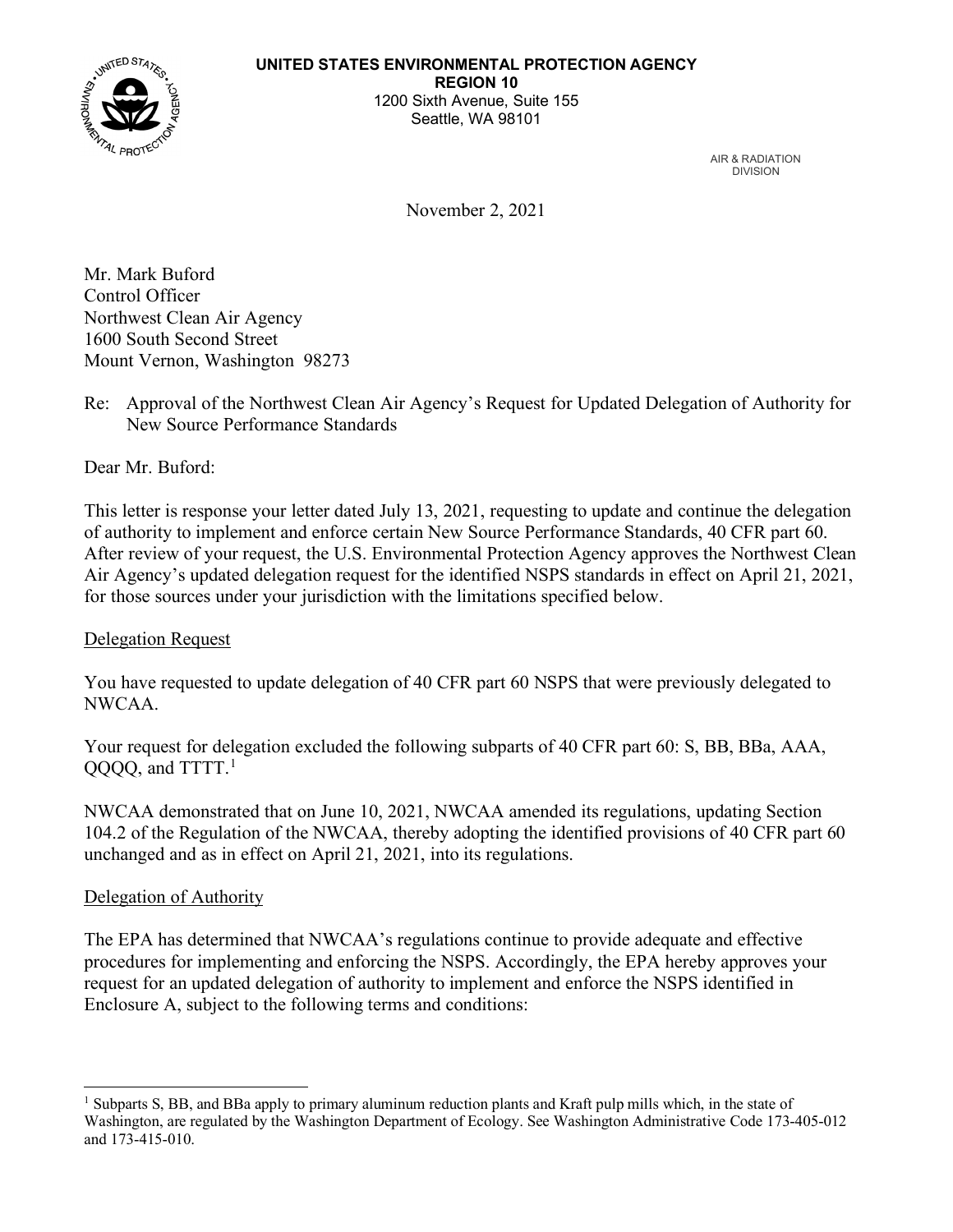1. As requested by NWCAA, the delegation of all requested NSPS is limited to implementation and enforcement of the NSPS promulgated as of April 21, 2021.

2. The EPA is not delegating the following provisions under 40 CFR part 60:

a. Subpart B, which applies to the adoption and submittal of state plans and actions taken to approve or disapprove such plans by the Administrator of the EPA. This subpart is not delegable.

b. Subpart C, which states that several other subparts contain emission guidelines and compliance times for the control of certain designated pollutants in accordance with section 111(d) and section 129 of the Clean Air Act and subpart B of 40 CFR part 60. This subpart establishes no authority that is necessary to implement or enforce the program and is not delegable.

c. Subparts Cb, Cc, Cd, Ce, Cf, BBBB, DDDD, FFFF, MMMM, and UUUUa, which contain emission guidelines for selected source categories. These authorities are retained by the EPA.

3. The appendices of 40 CFR part 60, which contain methods and procedures for assuring compliance with the subparts in 40 CFR part 60, grant no authority necessary to implement or enforce the program. Therefore, delegation of the appendices is not necessary.

4. The EPA is not delegating the provisions of the Consolidated Air Rule (CAR) under 40 CFR part 65. As proposed on October 28, 1998 (63 FR 57748, 57784-57786) and promulgated on December 14, 2000 (65 FR 78268, 78272), the CAR comprises alternative compliance approaches to referencing subparts in 40 CFR parts 60 and 63. Therefore, formal delegation of the CAR is not required provided the state has received formal delegation of the referencing subpart.

5. The EPA is delegating the identified federal standards as in effect on April 21, 2021. New NSPS or NSPS that are revised substantively after that date are not delegated to your agency.

a. Acceptance of this delegation does not commit your agency to request or accept delegation of future NSPS standards and requirements.

b. The EPA encourages your agency to update your NSPS delegation on an annual basis. This could coincide with the updating of the adoption by reference of the federal NSPS standards, which is important for maintaining the EPA's approval of your part 70 permitting program.

6. The EPA is not delegating authorities under 40 CFR part 60 that specifically indicate they cannot be delegated, that require rulemaking to implement, that affect the stringency of the standard, equivalency determinations, or where national oversight is the only way to ensure national consistency.

7. The EPA is not delegating standards that have been vacated as a matter of federal law.

8. Implementation and enforcement of the delegated NSPS are subject to the *Environmental Performance Partnership Agreement* between the State of Washington and the EPA, June 2021, and its successor documents. The Agreement defines roles and responsibilities, including timely and appropriate enforcement response and the maintenance of the Integrated Compliance Information System for Air via the Exchange Network.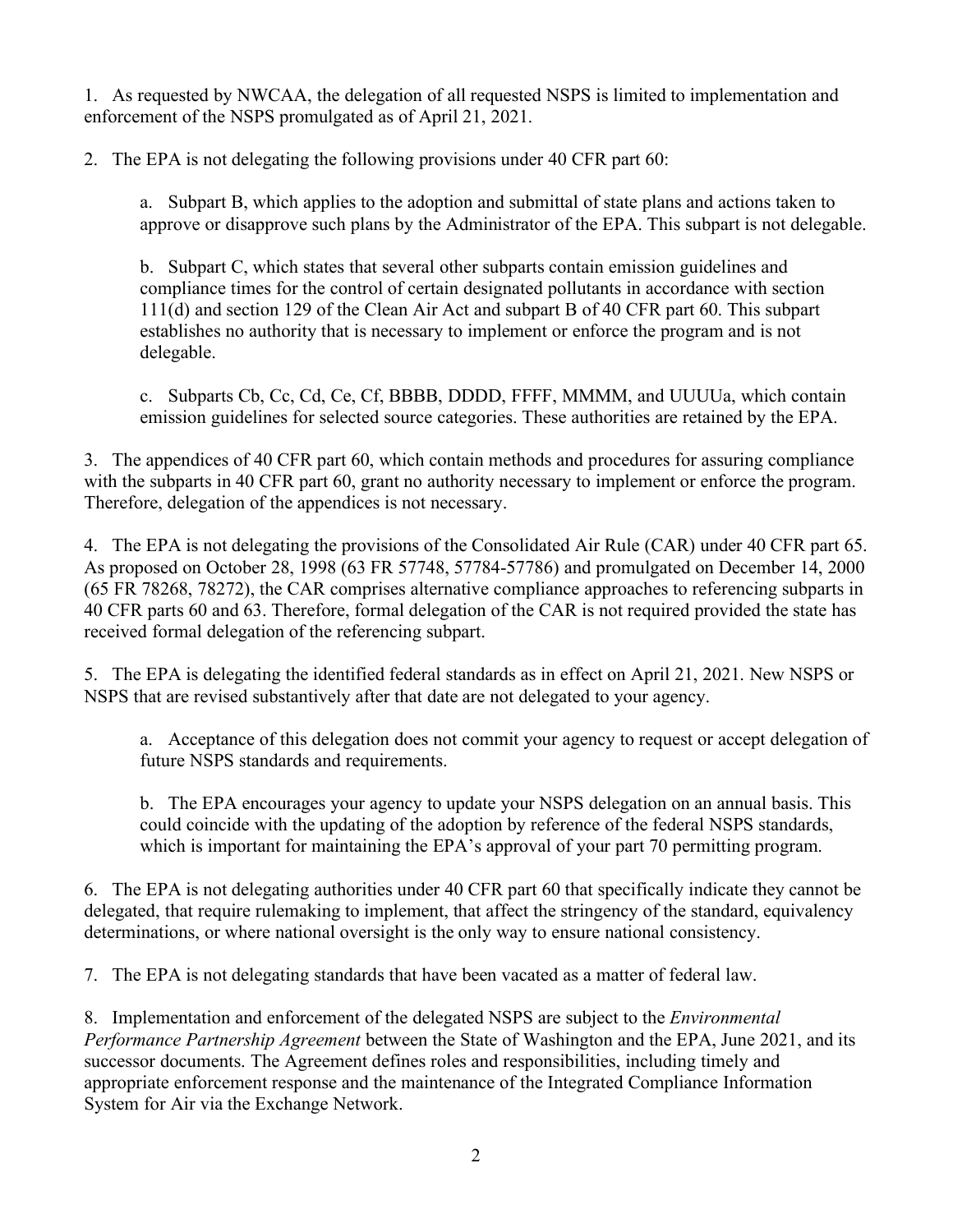9. Enforcement of these delegated NSPS in your jurisdiction will be the primary responsibility of your agency. Nevertheless, the EPA may exercise its concurrent enforcement authority pursuant to sections 111(d)(2) and 113 of the Clean Air Act with respect to sources that are subject to the NSPS.

10. Your agency and the EPA should communicate sufficiently to ensure that each is fully informed and current regarding these regulations (including any unique questions about applicability) and the compliance status of subject sources in your jurisdiction.

a. Any records or reports provided to or otherwise obtained by your agency should be made available to the EPA upon request.

b. In accordance with 40 CFR 60.9, the availability to the public of information provided to or otherwise obtained by the EPA in connection with this delegation shall be governed by 40 CFR part 2.

11. Your agency will be the recipient of all notifications and reports and be the point of contact for questions and compliance issues for the delegated NSPS. The EPA may request notifications and reports from owners/operators and/or your agency.

12. Your agency will work with owners and operators of affected facilities subject to an NSPS subpart to ensure all required information is submitted to your agency. Your assistance is requested to ensure that this information, including excess emission reports and summaries, is submitted to the EPA upon request.

13. Your agency will ensure that all relevant source notification and report information is entered into the ICIS-Air database system to meet your recordkeeping/reporting requirements. The ICIS-Air reporting elements for "source information" that your agency is expected to provide include, but are not limited to:

- a. Identification of source;
- b. Pollutants regulated;
- c. Applicability of subparts;
- d. Permit number for specific source or sub-unit;
- e. Dates of most recent NSPS compliance evaluations (inspections); and
- f. Compliance status.

14. Your agency will require affected facilities to use the methods specified in 40 CFR part 60, as applicable, in performing source tests pursuant to the regulations. *See* 40 CFR 60.8.

15. Changes and alternatives:

a. Your agency is not delegated the authorities under 40 CFR 60.4(b), 60.8(b) (terms 2 and 3, to the extent that the change represents an alternative or equivalent method or a *major change to testing* as defined in 40 CFR 63.90), 60.9, 60.11(b) (with respect to alternative methods),  $60.11(e)(7) \& (8), 60.13(a), 60.13(d)(2),$  and  $60.13(g)$ .

b. Your agency is not delegated the authority to approve a *major change to monitoring* under 40 CFR 60.13(i). A *major change to monitoring* is defined in 40 CFR 63.90.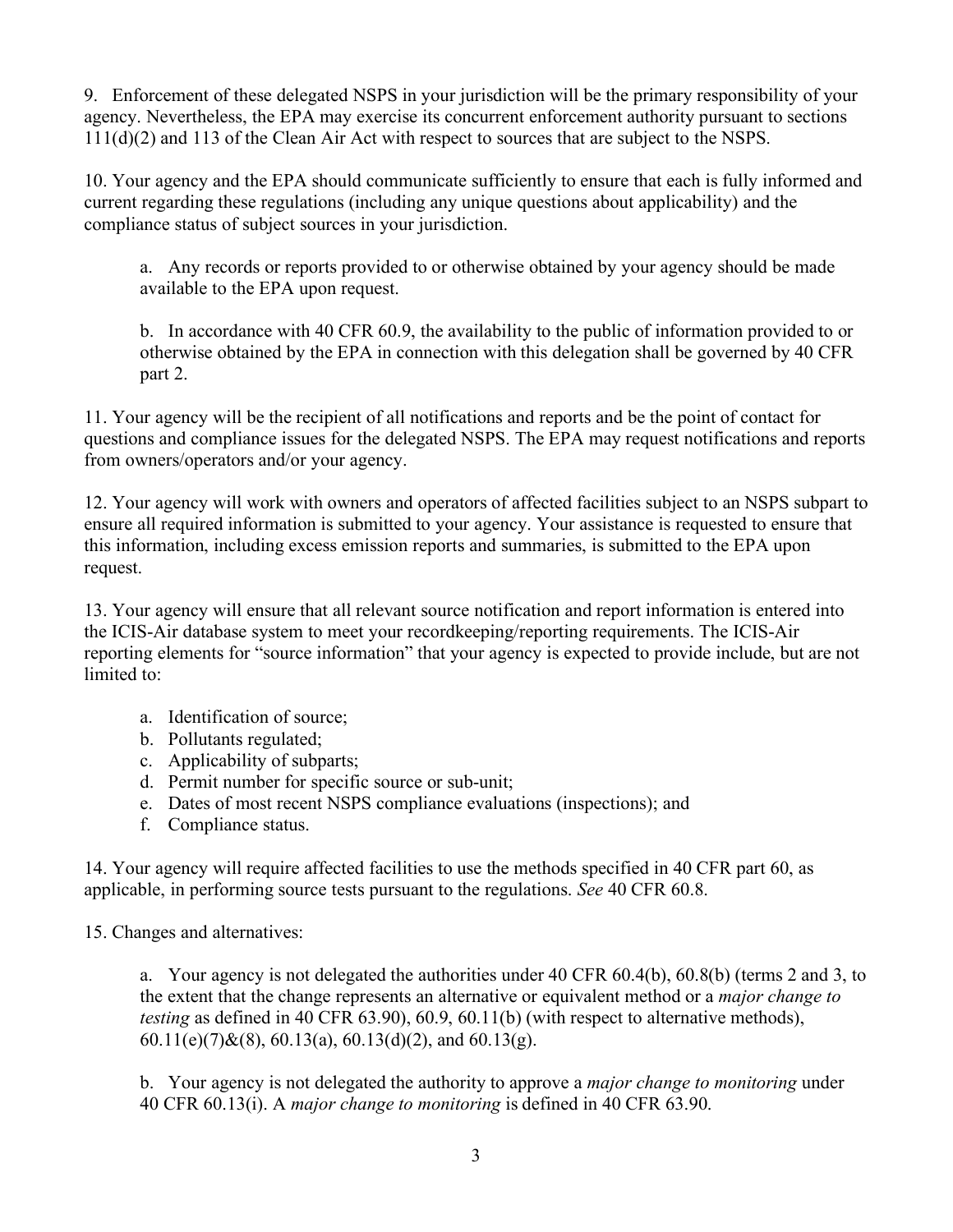c. Your agency must maintain a record of all approved alternatives to monitoring, testing, and recordkeeping/reporting requirements and provide this list of alternatives to the EPA semiannually or more frequently if requested by the EPA. The EPA may audit any approved alternatives and disapprove any that it determines are inappropriate, after discussion with your agency. If changes are disapproved, your agency must notify the owner/operator that it must revert to the original applicable monitoring, testing, recordkeeping, and/or reporting requirements. Also, in cases where the owner/operator does not maintain the conditions which prompted the approval of the alternatives to the monitoring, testing, recordkeeping, and/or reporting requirements, your agency must require the owner/operator to revert to the original monitoring, testing, recordkeeping, and reporting requirements, or more stringent requirements, if justified.

16. Any authorities not addressed in this letter and not identified in any delegated subpart of part 60 as authorities that cannot be delegated shall be considered delegated.

17. Your agency's authority to implement and enforce NSPS under this delegation does not extend to sources or activities located in Indian Country, as defined in 18 U.S.C. 1151.<sup>[2](#page-3-0)</sup> Consistent with previous federal program approvals or delegations, the EPA will continue to implement the NSPS in Indian Country because your agency has not demonstrated that it has authority over sources and activities located within the exterior boundaries of Indian reservations and in other areas of Indian Country.

18. The EPA Administrator delegated to the EPA, Region 10 the authority to delegate the NSPS to any state or local agency. A state or local agency that receives delegation from the EPA, Region 10 cannot further delegate the NSPS.

19. If the EPA determines that your agency's procedures for implementing or enforcing the NSPS are inadequate or are not being effectively carried out, this delegation may be revoked in whole or in part by written notice of the revocation. Any such revocation will be effective as of the date specified in the notice.

Unless we receive negative comments from you within ten days, this delegation is final and will be effective ten days from the date of this letter. Otherwise, no further correspondence to the EPA is needed from NWCAA to make this delegation effective. We will periodically publish a notice in the Federal Register informing the public of NWCAA's updated delegations.

If you have any questions, please contact Geoffrey Glass, of my staff, at (206) 553-1847 or glass.geoffrey@epa.gov.

Sincerely,

for

Krishna Viswanathan **Director** 

Enclosure

<span id="page-3-0"></span><sup>&</sup>lt;sup>2</sup> Under this definition, the EPA treats as reservations trust lands validly set aside for the use of a tribe even if the trust lands have not been formally designated as a reservation.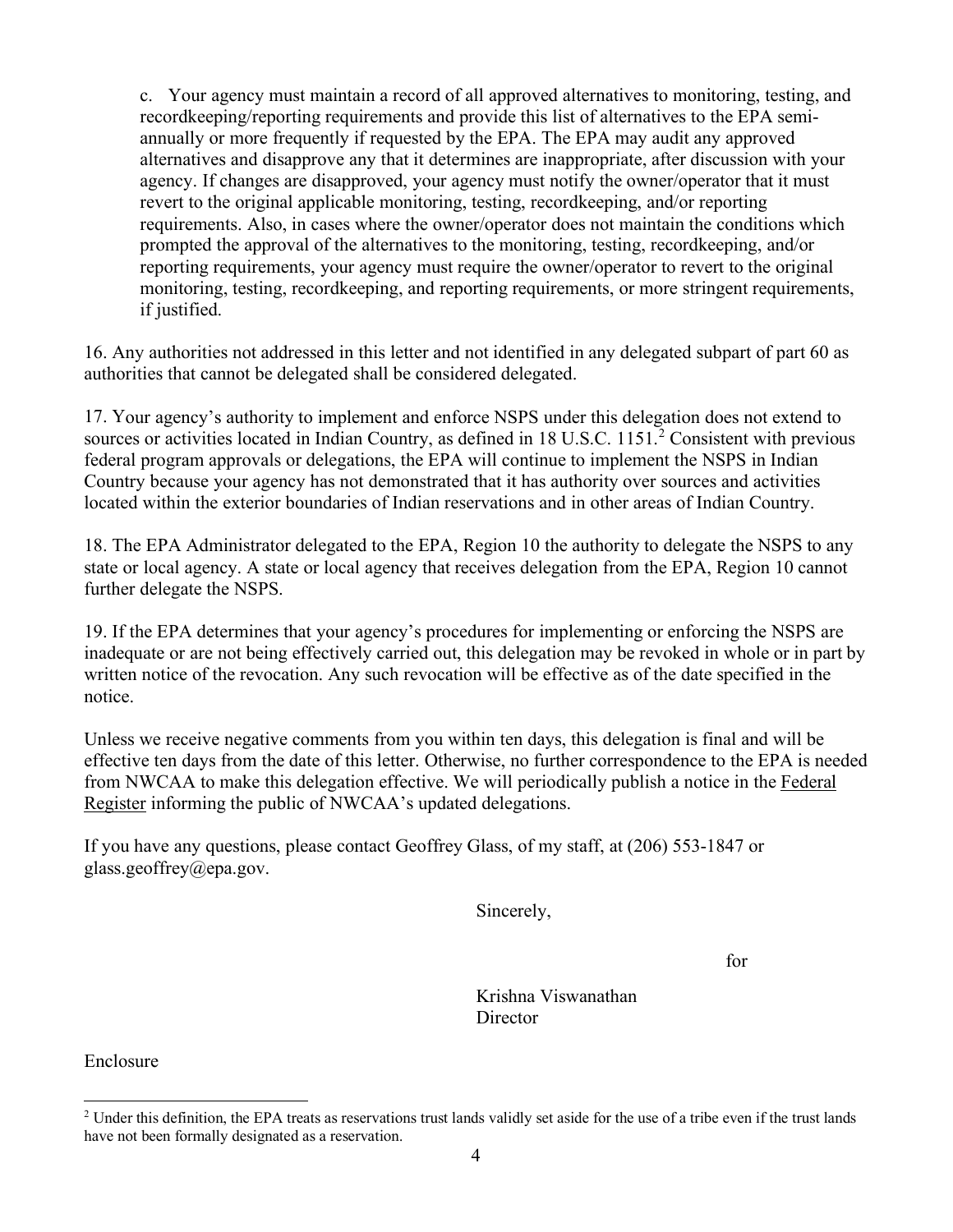cc: Ms. Kathy Taylor Washington Department of Ecology

> Ms. Elena Guilfoil Washington Department of Ecology

Ms. Crystal Rau NWCAA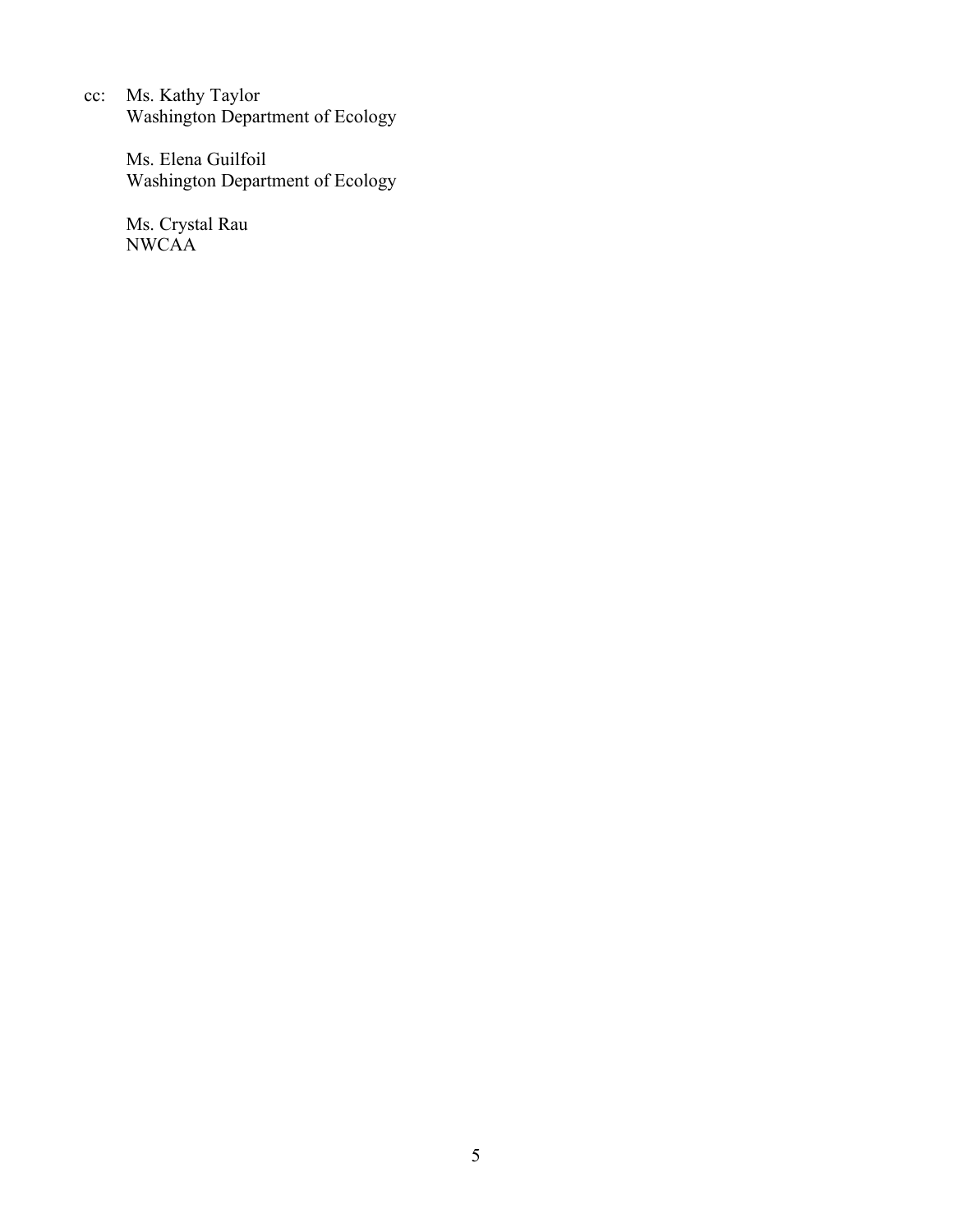| Enclosure A                                                                   |                                                                                                                                                                                     |                   |  |  |
|-------------------------------------------------------------------------------|-------------------------------------------------------------------------------------------------------------------------------------------------------------------------------------|-------------------|--|--|
| Standards of Performance for New Stationary Sources Subparts Delegated to the |                                                                                                                                                                                     |                   |  |  |
| Northwest Clean Air Agency (NWCAA) <sup>1</sup>                               |                                                                                                                                                                                     |                   |  |  |
| 40 CFR Part 60 Subparts <sup>2,3</sup>                                        |                                                                                                                                                                                     |                   |  |  |
|                                                                               |                                                                                                                                                                                     | Delegated         |  |  |
| Subpart                                                                       | Description of Subpart                                                                                                                                                              | to                |  |  |
|                                                                               |                                                                                                                                                                                     | <b>NWCAA</b>      |  |  |
| A                                                                             | <b>General Provisions</b>                                                                                                                                                           | ⊠                 |  |  |
| B                                                                             | Adoption and Submittal of State Plans for Designated<br>Facilities                                                                                                                  |                   |  |  |
| $\mathbf C$                                                                   | <b>Emission Guidelines and Compliance Times</b>                                                                                                                                     |                   |  |  |
| Ca                                                                            | [Reserved]                                                                                                                                                                          |                   |  |  |
| Cb                                                                            | Emission Guidelines and Compliance Times for Large<br>Municipal Waste Combustors that are Constructed on or                                                                         |                   |  |  |
|                                                                               | before September 20, 1994                                                                                                                                                           |                   |  |  |
| Cc                                                                            | Emission Guidelines and Compliance Times for Municipal<br>Solid Waste Landfills                                                                                                     | n a s             |  |  |
| C <sub>d</sub>                                                                | Emission Guidelines and Compliance Times for Sulfuric Acid<br><b>Production Units</b>                                                                                               |                   |  |  |
| Ce                                                                            | Emission Guidelines and Compliance Times for<br>Hospital/Medical/Infections Waste Incinerators                                                                                      |                   |  |  |
| <b>Cf</b>                                                                     | Emission Guidelines and Compliance Times for Municipal<br>Solid Waste Landfills                                                                                                     | $\vert \ \ \vert$ |  |  |
| D                                                                             | <b>Fossil-Fuel-Fired Steam Generators</b>                                                                                                                                           | ⊠                 |  |  |
| Da                                                                            | Electric Utility Steam Generating Units                                                                                                                                             | 区                 |  |  |
| Db                                                                            | Industrial-Commercial-Institutional Steam Generating Units                                                                                                                          | 区                 |  |  |
| Dc                                                                            | Small Industrial-Commercial-Institutional Steam Generating<br>Units                                                                                                                 | 区                 |  |  |
| E                                                                             | Incinerators                                                                                                                                                                        | ⊠                 |  |  |
| Ea                                                                            | Municipal Waste Combustors for which Construction is<br>Commenced after December 20, 1989 and on or before<br>September 20, 1994                                                    | ⊠                 |  |  |
| Eb                                                                            | Large Municipal Waste Combustors for which Construction is<br>Commenced after September 20, 1994 or for which<br>Modification or Reconstruction is Commenced after June 19,<br>1996 | Ø                 |  |  |
| Ec                                                                            | Hospital/Medical/Infectious Waste Incinerators                                                                                                                                      | 区                 |  |  |
| $\mathbf F$                                                                   | <b>Portland Cement Plants</b>                                                                                                                                                       | 区                 |  |  |
| G                                                                             | Nitric Acid Plants                                                                                                                                                                  | ⊠                 |  |  |

<span id="page-5-0"></span> $<sup>1</sup>$  NSPS subparts listed are delegated to NWCAA as in effect on April 21, 2021.</sup>

<span id="page-5-1"></span> $^2$  Additional authorities excluded from this delegation are identified in the letter accompanying this Enclosure.

<span id="page-5-2"></span> $3$  This delegation does not include standards that have been vacated as a matter of federal law.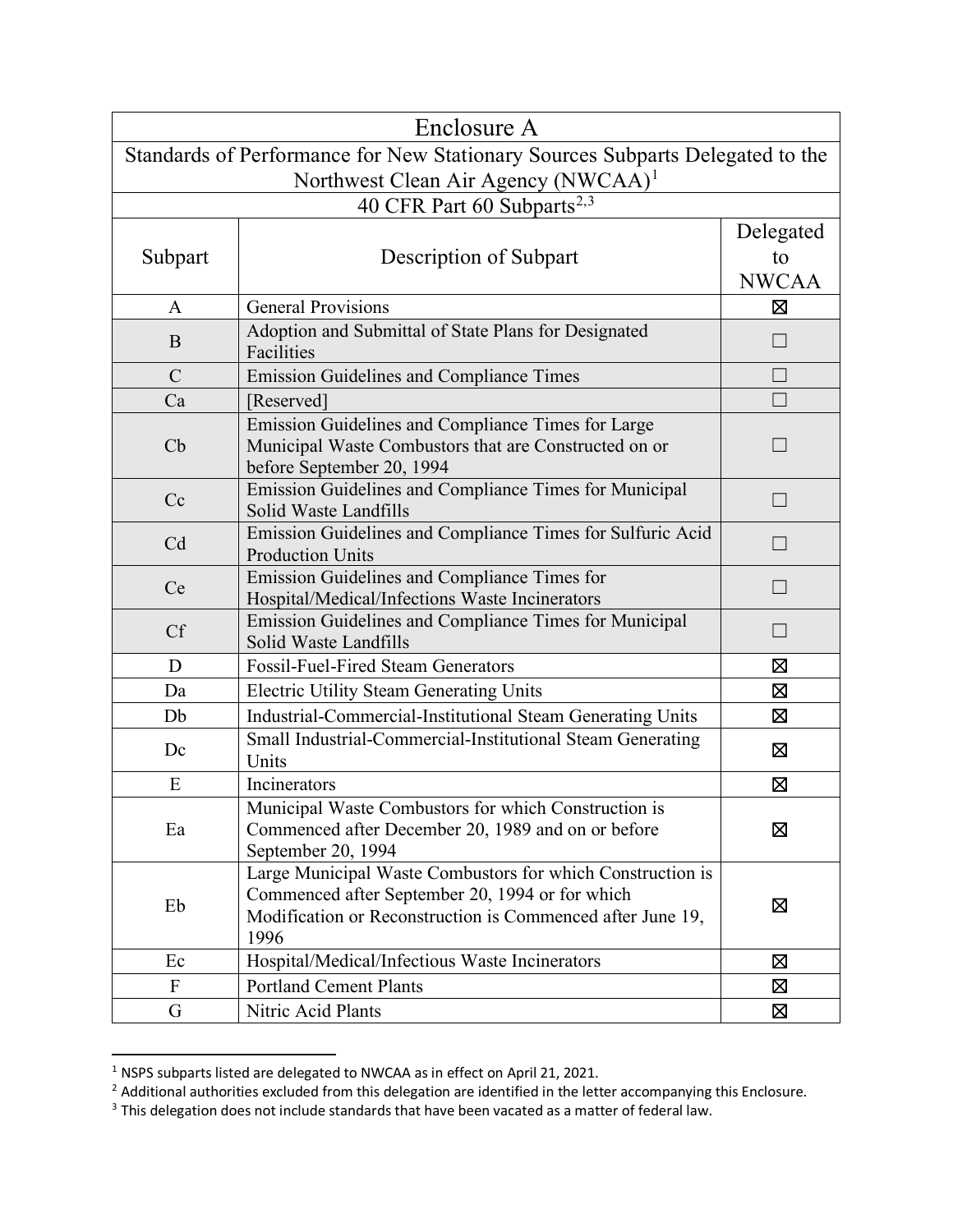| Ga          | Nitric Acid Plants for which Construction, Reconstruction, or<br>Modification Commenced after October 14, 2011                                                                      | ⊠      |
|-------------|-------------------------------------------------------------------------------------------------------------------------------------------------------------------------------------|--------|
| H           | <b>Sulfuric Acid Plants</b>                                                                                                                                                         | ⊠      |
| $\mathbf I$ | Hot Mix Asphalt Facilities                                                                                                                                                          | ⊠      |
| J           | <b>Petroleum Refineries</b>                                                                                                                                                         | ⊠      |
| Ja          | Petroleum Refineries for which Construction, Reconstruction,<br>or Modification Commenced after May 14, 2007                                                                        | 区      |
| K           | Storage Vessels for Petroleum Liquids for which<br>Construction, Reconstruction, or Modification Commenced<br>after June 11, 1973, and prior to May 19, 1978                        | ⊠      |
| Ka          | Storage Vessels for Petroleum Liquids for which<br>Construction, Reconstruction, or Modification Commenced<br>after May 18, 1978, and prior to July 23, 1984                        | 区      |
| Kb          | Volatile Organic Liquid Storage Vessels (Including<br>Petroleum Liquid Storage Vessels) For which Construction,<br>Reconstruction, or Modification Commenced after July 23,<br>1984 | ⊠      |
| L           | <b>Secondary Lead Smelters</b>                                                                                                                                                      | 囟      |
| M           | Secondary Brass and Bronze Production Plants                                                                                                                                        | ⊠      |
| N           | Primary Emissions from Basic Oxygen Process Furnaces for<br>which Construction is Commenced after June 11, 1973                                                                     | 区      |
| Na          | Secondary Emissions from Basic Oxygen Process<br>Steelmaking Facilities for which Construction is Commenced<br>after January 20, 1983                                               | 区      |
| O           | <b>Sewage Treatment Plants</b>                                                                                                                                                      | ⊠      |
| $\mathbf P$ | <b>Primary Copper Smelters</b>                                                                                                                                                      | 区      |
| Q           | <b>Primary Zinc Smelters</b>                                                                                                                                                        | 区      |
| $\mathbf R$ | <b>Primary Lead Smelters</b>                                                                                                                                                        | 区      |
| S           | Primary Aluminum Reduction Plants                                                                                                                                                   | $\Box$ |
| T           | Phosphate Fertilizer Industry: Wet-Process Phosphoric Acid<br>Plants                                                                                                                | Ø      |
| U           | Phosphate Fertilizer Industry: Superphosphoric Acid Plants                                                                                                                          | 区      |
| $\mathbf V$ | Phosphate Fertilizer Industry: Diammonium Phosphate Plants                                                                                                                          | 区      |
| W           | Phosphate Fertilizer Industry: Triple Superphosphate Plants                                                                                                                         | 区      |
| X           | Phosphate Fertilizer Industry: Granular Triple<br>Superphosphate Storage Facilities                                                                                                 | 区      |
| Y           | Coal Preparation and Processing Plants                                                                                                                                              | 区      |
| Z           | <b>Ferroalloy Production Facilities</b>                                                                                                                                             | ⊠      |
| AA          | Steel Plants: Electric Arc Furnaces Constructed after October<br>21, 1974, and on or before August 17, 1983                                                                         | ⊠      |
| AAa         | Steel Plants: Electric Arc Furnaces and Argon-Oxygen<br>Decarburization Vessels Constructed after August 17, 1983                                                                   | ⊠      |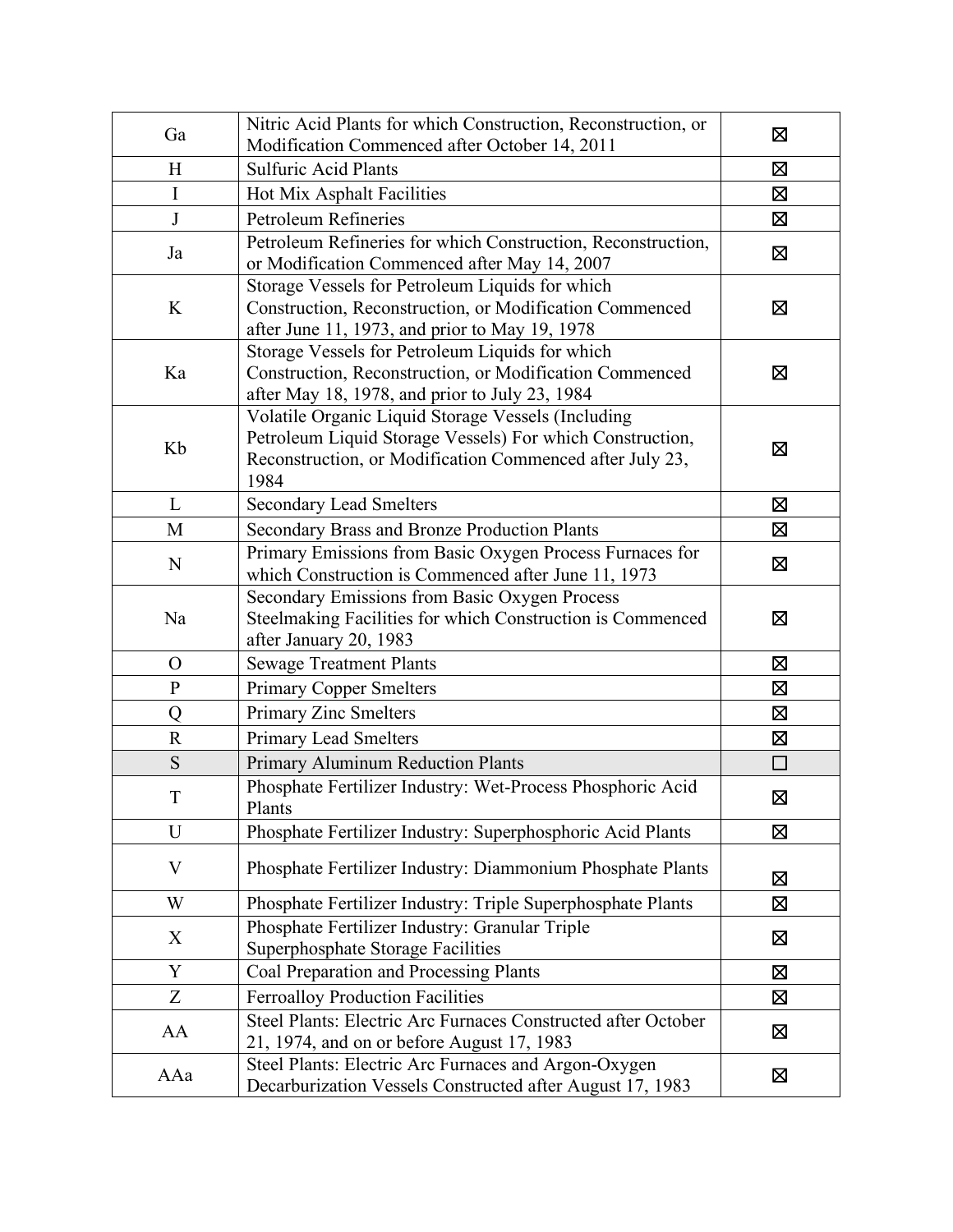| <b>BB</b>  | Kraft Pulp Mills                                                                                                                                                                                                     | $\Box$ |
|------------|----------------------------------------------------------------------------------------------------------------------------------------------------------------------------------------------------------------------|--------|
| BBa        | Kraft Pulp Mill Affected Sources for which Construction,<br>Reconstruction, or Modification Commenced after May 23,                                                                                                  | a s    |
|            | 2013                                                                                                                                                                                                                 |        |
| CC         | <b>Glass Manufacturing Plants</b>                                                                                                                                                                                    | 区      |
| <b>DD</b>  | <b>Grain Elevators</b>                                                                                                                                                                                               | 図      |
| EE         | Surface Coating of Metal Furniture                                                                                                                                                                                   | 区      |
| FF         | [Reserved]                                                                                                                                                                                                           | П      |
| GG         | <b>Stationary Gas Turbines</b>                                                                                                                                                                                       | Ø      |
| HH         | <b>Lime Manufacturing Plants</b>                                                                                                                                                                                     | Σ      |
| KK         | Lead-Acid Battery Manufacturing Plants                                                                                                                                                                               | 区      |
| LL         | <b>Metallic Mineral Processing Plants</b>                                                                                                                                                                            | 区      |
| <b>MM</b>  | Automobile and Light Duty Truck Surface Coating<br>Operations                                                                                                                                                        | 区      |
| <b>NN</b>  | Phosphate Rock Plants                                                                                                                                                                                                | 囟      |
| PP         | Ammonium Sulfate Manufacture                                                                                                                                                                                         | 図      |
| QQ         | Graphic Arts Industry: Publication Rotogravure Printing                                                                                                                                                              | 区      |
| <b>RR</b>  | Pressure Sensitive Tape and Label Surface Coating<br>Operations                                                                                                                                                      | Ø      |
| <b>SS</b>  | Industrial Surface Coating: Large Appliances                                                                                                                                                                         | Σ      |
| <b>TT</b>  | Metal Coil Surface Coating                                                                                                                                                                                           | 区      |
| UU         | Asphalt Processing and Asphalt Roofing Manufacture                                                                                                                                                                   | 区      |
| VV         | Equipment Leaks of VOC in the Synthetic Organic Chemicals<br>Manufacturing Industry for which Construction,<br>Reconstruction, or Modification Commenced after January 5,<br>1981, and on or before November 7, 2006 | ⊠      |
| VVa        | Equipment Leaks of VOC in the Synthetic Organic Chemicals<br>Manufacturing Industry for which Construction,<br>Reconstruction, or Modification Commenced after November<br>7,2006                                    | ⊠      |
| <b>WW</b>  | Beverage Can Surface Coating Industry                                                                                                                                                                                | 区      |
| XX         | <b>Bulk Gasoline Terminals</b>                                                                                                                                                                                       | 区      |
| AAA        | New Residential Wood Heaters                                                                                                                                                                                         | $\Box$ |
| <b>BBB</b> | Rubber Tire Manufacturing Industry                                                                                                                                                                                   | 区      |
| <b>CCC</b> | [Reserved]                                                                                                                                                                                                           | П      |
| <b>DDD</b> | Volatile Organic Compound (VOC) Emissions from the<br>Polymer Manufacturing Industry                                                                                                                                 | 区      |
| <b>EEE</b> | [Reserved]                                                                                                                                                                                                           | П      |
| FFF        | Flexible Vinyl and Urethane Coating and Printing                                                                                                                                                                     | Σ      |
| GGG        | Equipment Leaks of VOC in Petroleum Refineries for which<br>Construction, Reconstruction, or Modification Commenced<br>after January 4, 1983, and on or before November 7, 2006                                      | Ø      |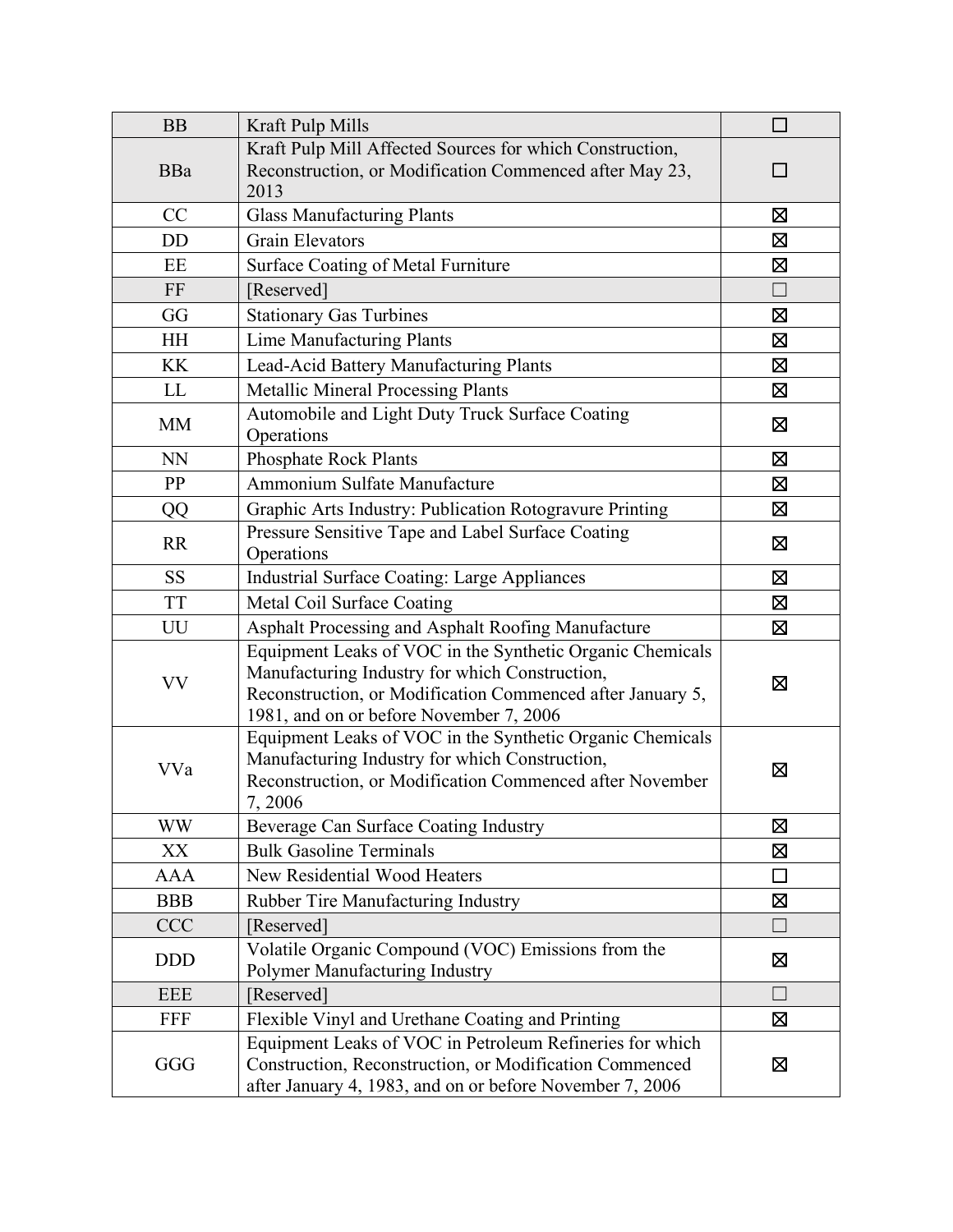| GGGa        | Equipment Leaks of VOC in Petroleum Refineries for which<br>Construction, Reconstruction, or Modification Commenced<br>after November 7, 2006                                                         | 区            |
|-------------|-------------------------------------------------------------------------------------------------------------------------------------------------------------------------------------------------------|--------------|
| <b>HHH</b>  | <b>Synthetic Fiber Production Facilities</b>                                                                                                                                                          | ⊠            |
| III         | Volatile Organic Compound (VOC) Emissions from the<br>Synthetic Organic Chemical Manufacturing Industry<br>(SOCMI) Air Oxidation Unit Processes                                                       | ⊠            |
| JJJ         | <b>Petroleum Dry Cleaners</b>                                                                                                                                                                         | ⊠            |
| <b>KKK</b>  | Equipment Leaks of VOC from Onshore Natural Gas<br>Processing Plants for which Construction, Reconstruction, or<br>Modification Commenced after January 20, 1984, and On or<br>before August 23, 2011 | 区            |
| <b>LLL</b>  | SO2 Emissions from Onshore Natural Gas Processing for<br>which Construction, Reconstruction, or Modification<br>Commenced after January 20, 1984, and on or before August<br>23, 2011                 | ⊠            |
| <b>MMM</b>  | [Reserved]                                                                                                                                                                                            | $\mathbf{L}$ |
| <b>NNN</b>  | Volatile Organic Compound (VOC) Emissions from<br>Synthetic Organic Chemical Manufacturing Industry<br>(SOCMI) Distillation Operations                                                                | 区            |
| 000         | Nonmetallic Mineral Processing Plants                                                                                                                                                                 | 区            |
| <b>PPP</b>  | Wool Fiberglass Insulation Manufacturing Plants                                                                                                                                                       | ⊠            |
| QQQ         | VOC Emissions from Petroleum Refinery Wastewater<br><b>Systems</b>                                                                                                                                    | 区            |
| <b>RRR</b>  | Volatile Organic Compound Emissions from Synthetic<br>Organic Chemical Manufacturing Industry (SOCMI) Reactor<br>Processes                                                                            | 区            |
| SSS         | <b>Magnetic Tape Coating Facilities</b>                                                                                                                                                               | 区            |
| <b>TTT</b>  | Industrial Surface Coating: Surface Coating of Plastic Parts<br>for Business Machines                                                                                                                 | ⊠            |
| <b>UUU</b>  | Calciners and Dryers in Mineral Industries                                                                                                                                                            | Ø            |
| VVV         | Polymeric Coating of Supporting Substrates Facilities                                                                                                                                                 | 区            |
| <b>WWW</b>  | Municipal Solid Waste Landfills                                                                                                                                                                       | 区            |
| <b>XXX</b>  | Standards of Performance for Municipal Solid Waste<br>Landfills That Commenced Construction, Reconstruction, or<br>Modification After July 17, 2014                                                   | 区            |
| <b>AAAA</b> | Small Municipal Waste Combustion Units for which<br>Construction is Commenced after August 30, 1999 or for<br>which Modification or Reconstruction is Commenced after<br>June 6, 2001                 | 区            |
| <b>BBBB</b> | Emissions Guidelines and Compliance Times for Small<br>Municipal Waste Combustion Units Constructed on or before<br><b>August 30, 1999</b>                                                            |              |
| <b>CCCC</b> | Commercial and Industrial Solid Waste Incineration Units                                                                                                                                              | Ø            |